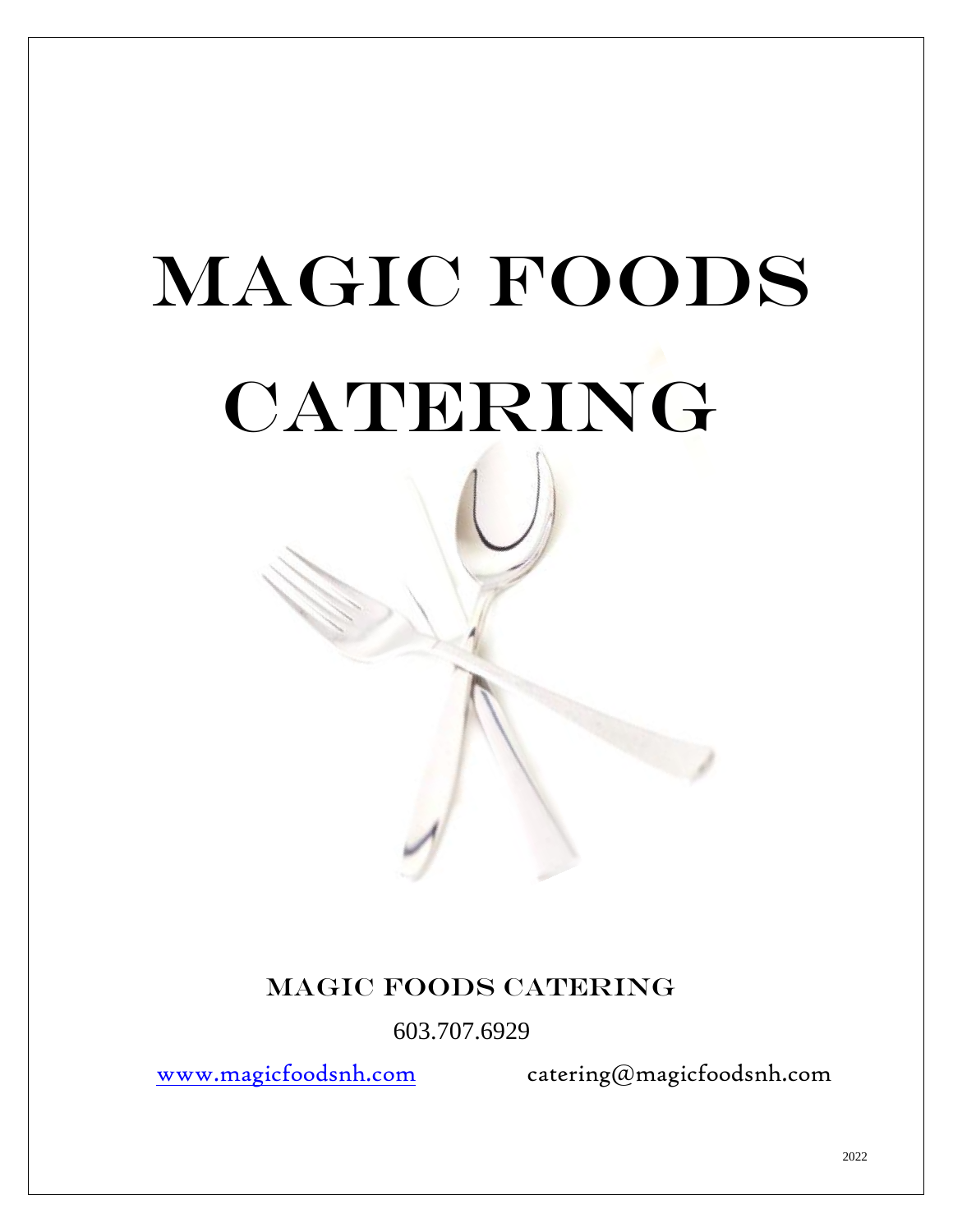# Display Appetizers

# Cheese Boards

Assorted Domestic Cheeses with Carr's Crackers Fresh Grapes & Berries 5.

Assorted Imported Cheeses, Grapes, Candied Nuts, Berries 7.

# Crudité

Seasonal Raw Vegetables with our Creamy Garlic- Peppercorn Dip 5.

# **Bruschetta**

Naan Bread with Marinated Roasted Tomatoes, Sundried Tomato, Calamata Olives 5.

# **Tapanad**es

Traditional Hummus, Baba Ghanoush & Mixed Olives, Chopped Red Onion and Pita Bread 6.

# Mediterranean Display\*\*

Assorted Imported Cheeses, Charcutiere, Grapes, Candied Nuts, Berries, Traditional Hummus & Carrots, Naan Bread with Marinated Roasted Tomatoes 10.

# Baked Brie

Imported Brie Cheese in Puff Pastry with Your choice of Raspberry or Orange Marmalade Preserves 4.5

# Smoked Salmon\*\*

House Cured Salmon, Traditional Accompaniments of Capers, Red Onion, Eggs and Crème Fraische. Market \$\$

# Pate\*\*

Choice of Country Pork, Chicken or Foie Gras Pate with Traditional Accompaniments of Cornichons, Whole Grain Mustard and Toast Points 7.5

# Fruit Display

Assorted Fresh Seasonal Fruits with a Honey-Yogurt Dipping Sauce 4.5

# Raw Bar\*\*

Oysters, Crab Claws, Little Neck Clams, Jumbo Shrimp, Cocktail Sauce, Horseradish, Lemons, Tabasco & Red Wine Mignonette Market\$\$

# Spinach & Artichoke Dip

Warm Crab, Artichoke & Cream Cheese Dip Served in a Bread Boule, Carr's Crackers 4. w/ crab 6.

\*\*Additional charges apply to reception packages\*\*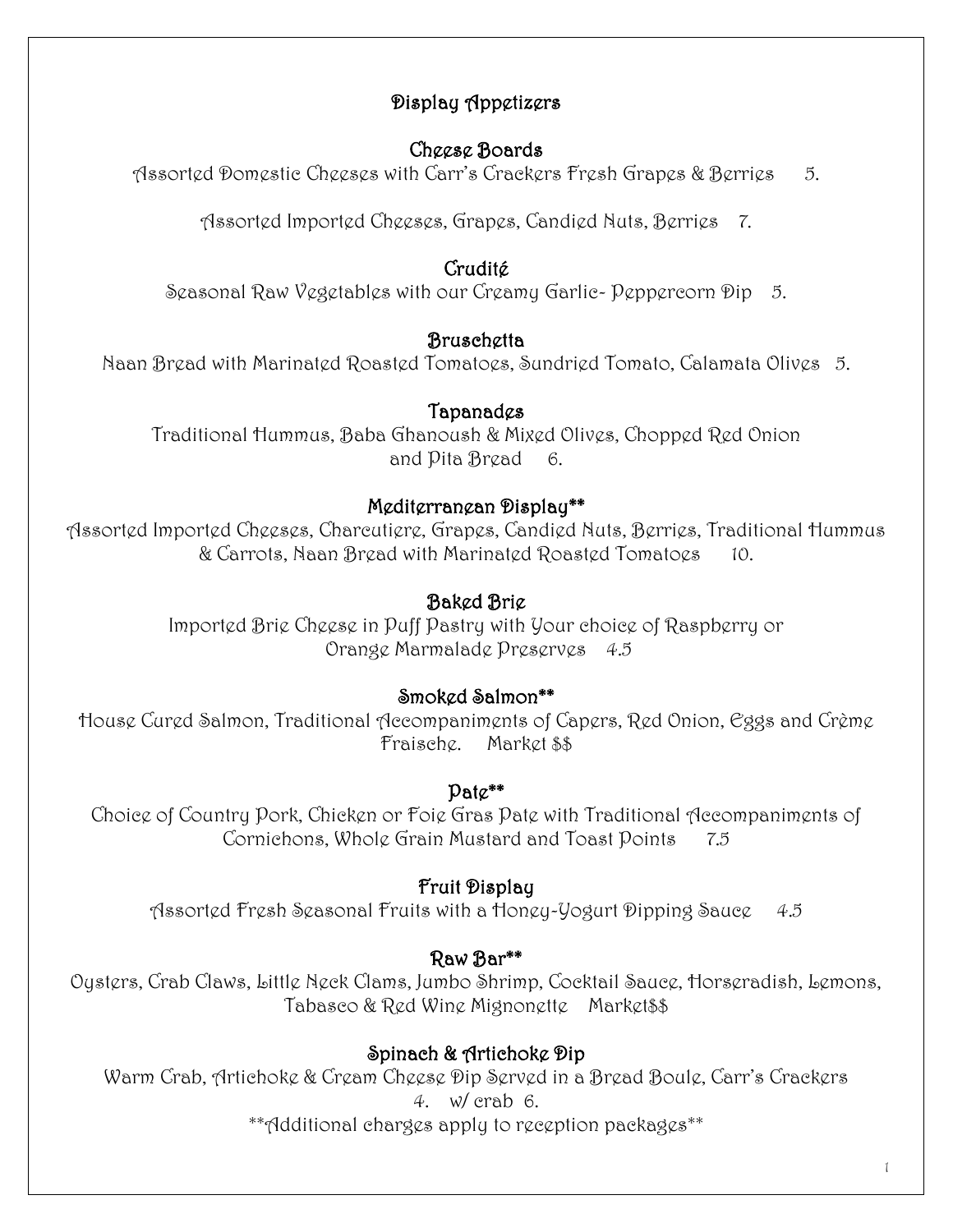#### Hors D' oeuvres

Passed & stationary Priced per 25 piece. Minimum 50 pieces

Jumbo Shrimp Cocktail 95. \*\*

Chicken Brochettes, Teriyaki or Thai Style 45.

Beef Brochettes, Teriyaki or Thai Style 55.

Miniature Assorted Quiches 50.

Stuffed Mushroom Caps Choice of Herb or Crab Stuffed 45. / 70.

> Greek Spanakopita 45.

Grilled Sweet Chili Shrimp Skewers 55.

Miniature Cuban Sandwiches 45.

> Miniature Crab Cakes 75.

Scallops Wrapped in Bacon 85. \*\*

Ahi Tuna, Cucumber Spaghetti, Pickled Ginger Market

> Pork Potstickers 45.

Chilled Tenderloin Toast Points, Horseradish Cream 65.

Asparagus Tips Wrapped in Asiago Cheese Puff Pastry 45.

Miniature Beef Wellingtons 75. \*\*

Mini Vegetable or Pork Spring Rolls 45.

> Boneless Buffalo Fingers 45.

New Zealand Lamb Pops Market\*\*

Mini Wild Mushroom Tartlets 45.

Boneless Chicken Fingers 45.

Maple cranberry Chicken Salad in Phyllo Cups 38.

Coconut Shrimp, Mango Chutney 60.

Andouille & Shrimp Kabobs 45.

> Gazpacho Shooters 50.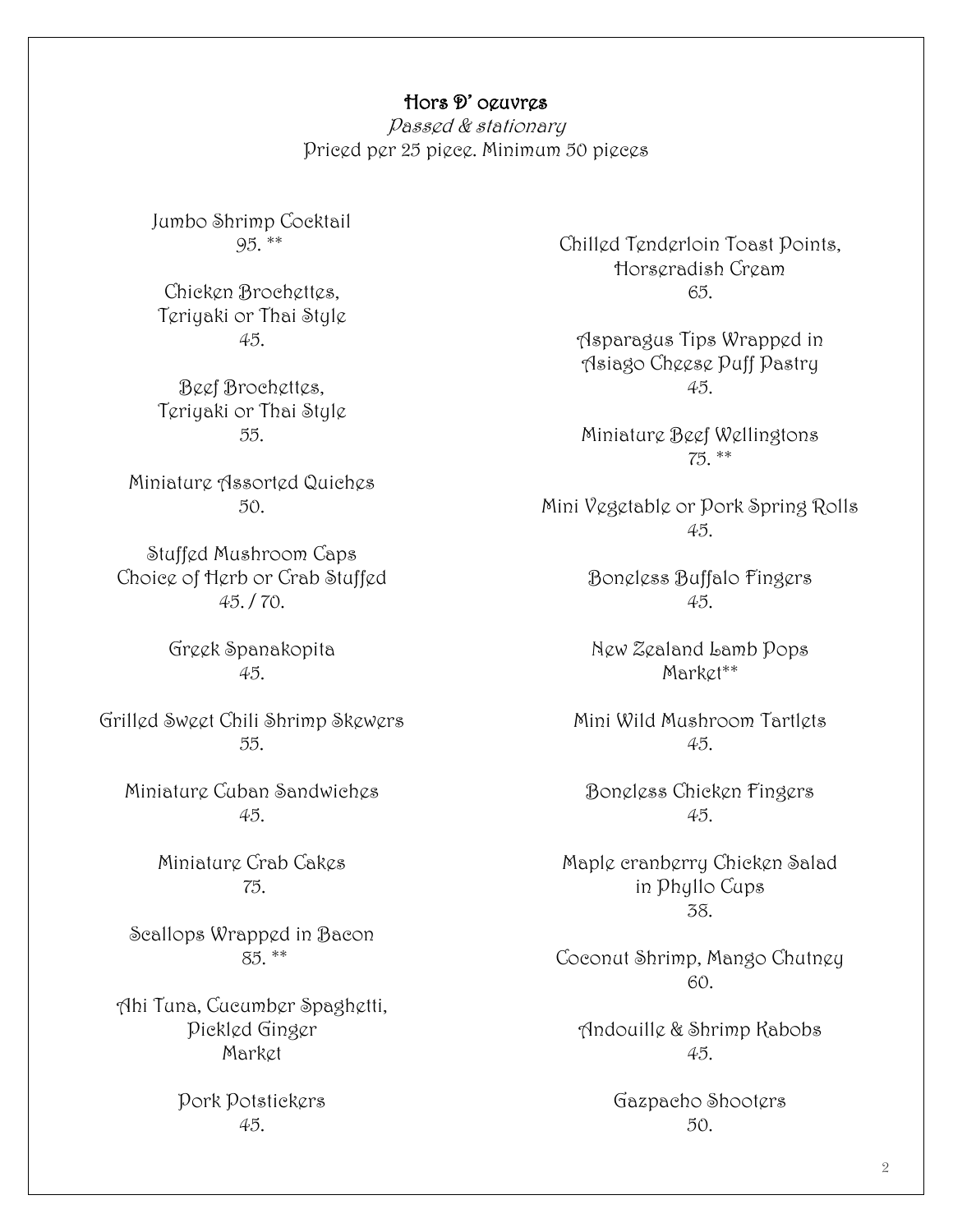Candied Pork Belly Bites 45.

Smoked Gouda Risotto Croquettes 45.

Kobe Beef, Blue Cheese & Bacon Bites 50.

> Asian Chicken Dumplings 45.

Miniature Gourmet Grilled Cheese 38.

Shrimp Scampi Risotto Bites 60.

Sweet Potato, Braised Short rib Tartlets 55.

Chicken or Shepherds Pot Pie 45.

House Mac & Cheese Bites 38.

Mediterranean Antipasto Skewers 45.

> Mini Lobster Roll 75. \*\*

Porcini Mushroom & Parmesan Risotto Bites  $50.$ 

> Smoked Salmon Crostini's 75.

Raspberry & Brie in Phyllo Cups 45.

\*\*Additional charges apply to reception packages\*\*

Suggested Servings Per Person: 5-7 pieces with a meal, 10-12 pieces as a meal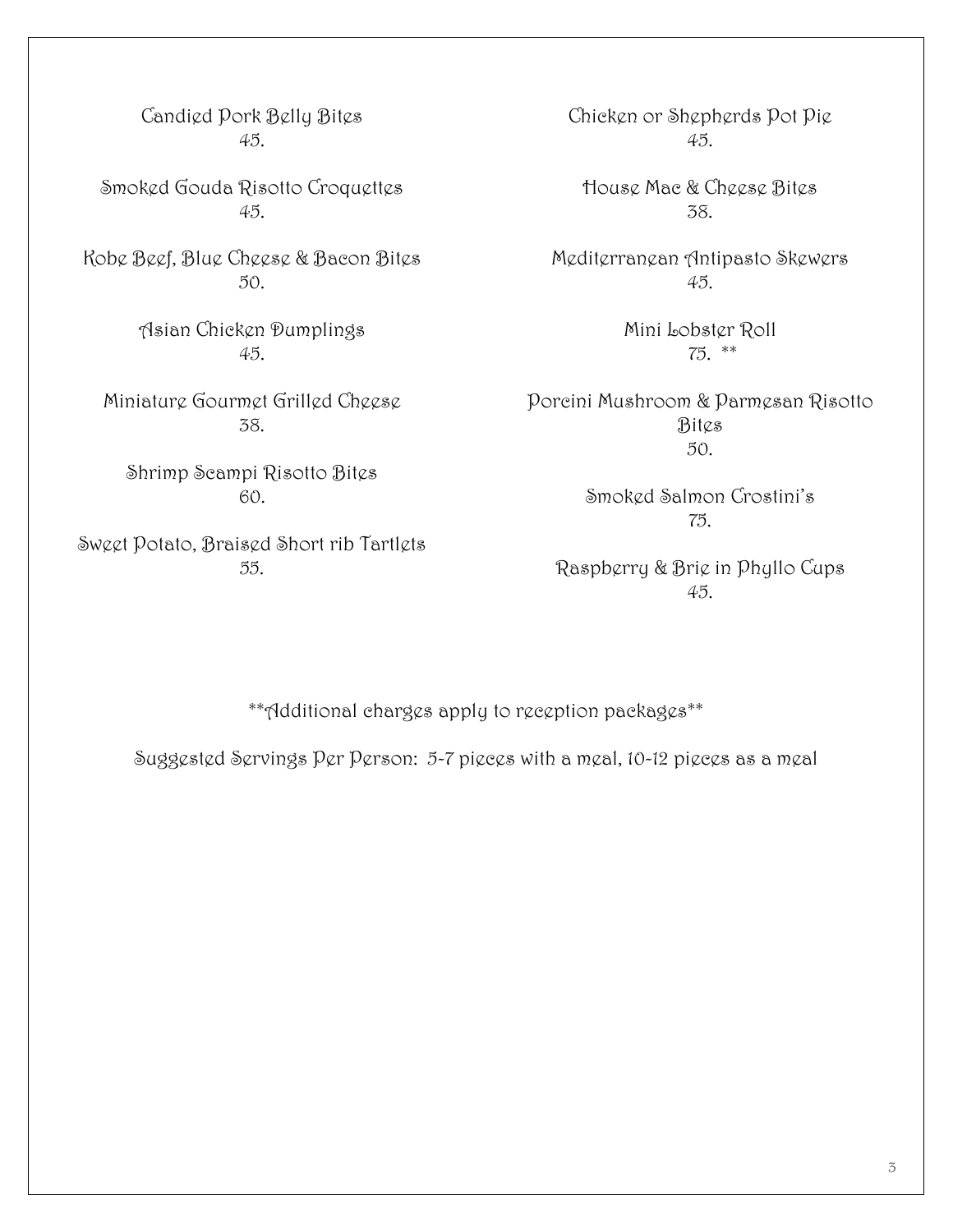\*\*\*Custom wedding receptions are available to make your day yours\*\*\*

#### WINNISQUAM RECEPTION

Choose Up to Three Butler Passed or Stationary Appetizers, Display Platters or Combination of from category A

> Salad Choice of salad

Entrée Two Plated Entrees May Be Ordered or Two Buffet Entrée May Be Ordered From category A

55.00

All entrees & buffet dinner come with a choice of salad, one starch and one vegetable, fresh bread (upon request) and water service.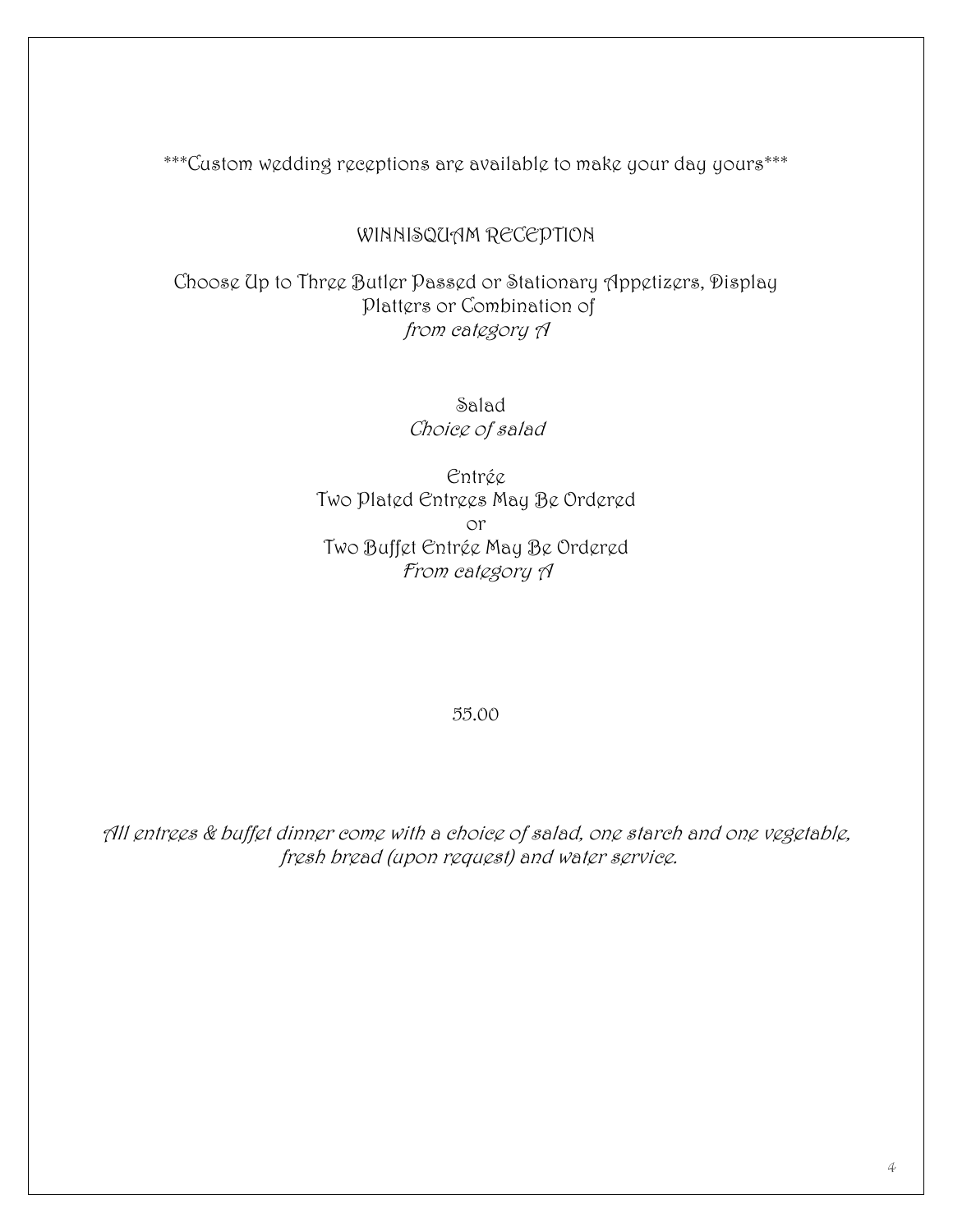#### SQUAM RECEPTION

# Choose Up to Three Butler Passed or Stationary Appetizers, Display Platters or Combination of Two from category A and One from B

Salad Choice of salad

Entrée Two Plated Entrees May Be Ordered or Two Buffet Entrée May Be Ordered One from category A&B

65.00

All entrees & buffet dinner come with a choice of salad, one starch and one vegetable, fresh bread (upon request) and water service.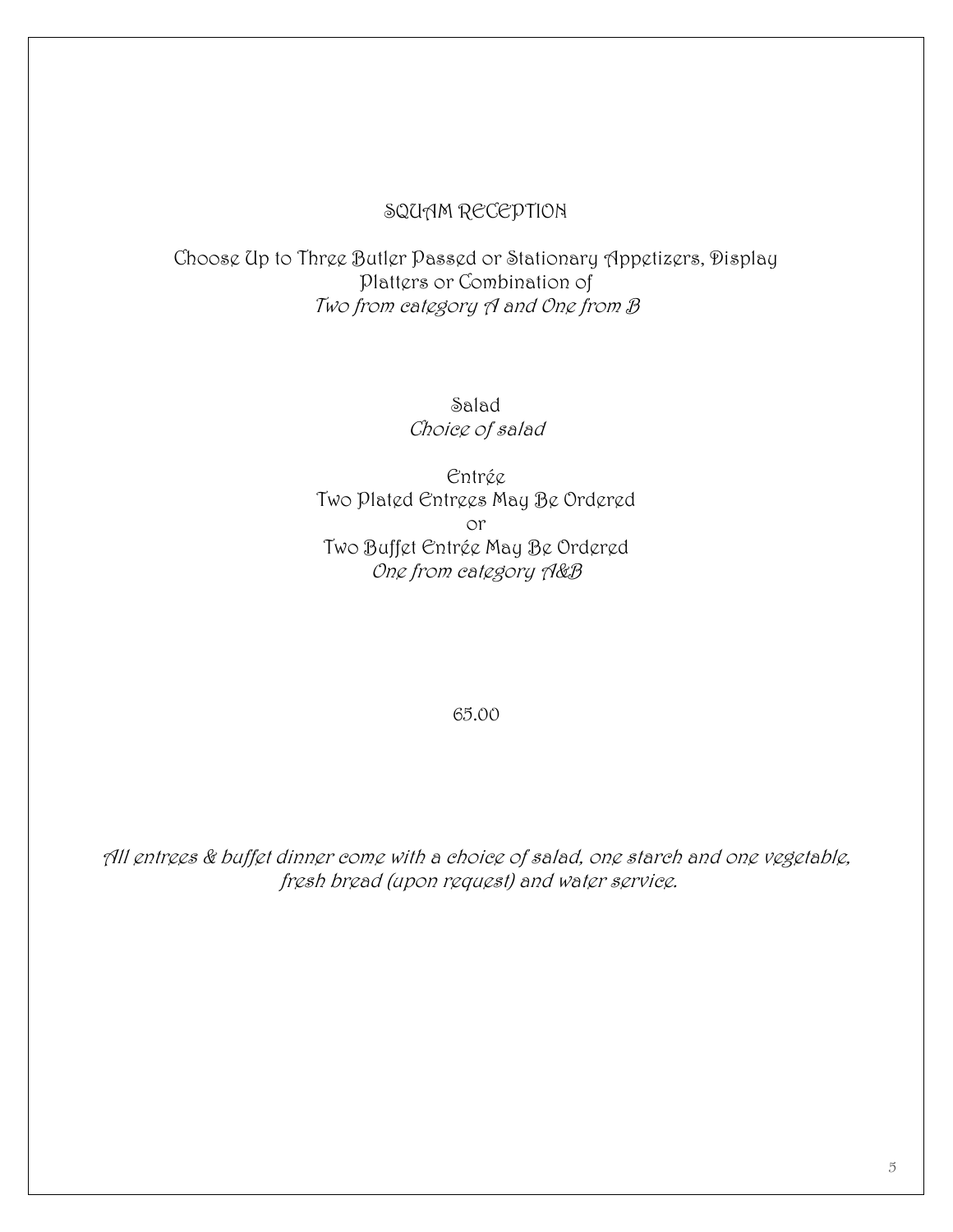#### WINNIPESAUKEE RECEPTION

Choose Up to Three Butler Passed or Stationary Appetizers, Display Platters or Combination of Two from category  $\beta$  and one from  $\beta$ 

> Appetizer Choice of plated appetizer

> > Salad Choice of salad

Entrée Two Plated Entrees May Be Ordered or Three Buffet Entrée May Be Ordered Two from category A & One from  $\beta$ 

#### 75.00

All entrees & buffet dinner come with a choice of salad, one starch and one vegetable, fresh bread (upon request) and water service.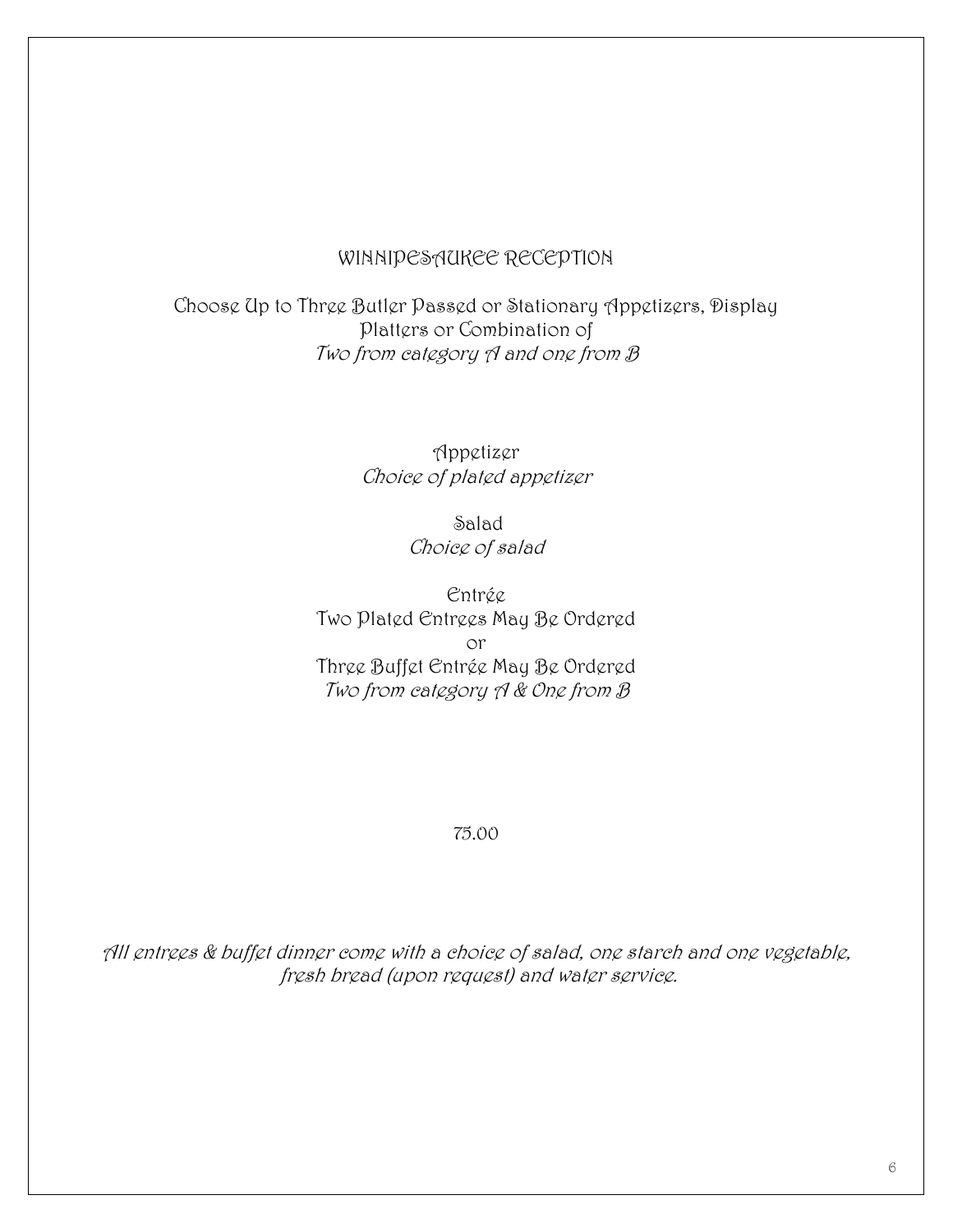## RUBY RECEPTION

Cocktail Reception Features Your Selection of: Four Butler Passed Hors D' oeuvres, Stationary Platters or Combination of

> Appetizer Choice of plated Appetizer

> > Salad Choice of Salad

Entrée Two Plated Entrees May Be Ordered or Three Buffet Entrée May Be Ordered

Please choose from category A or B

#### 82.00 pp

All entrees & buffet dinner come with a choice of salad, one starch and one vegetable, fresh bread (upon request) and water service.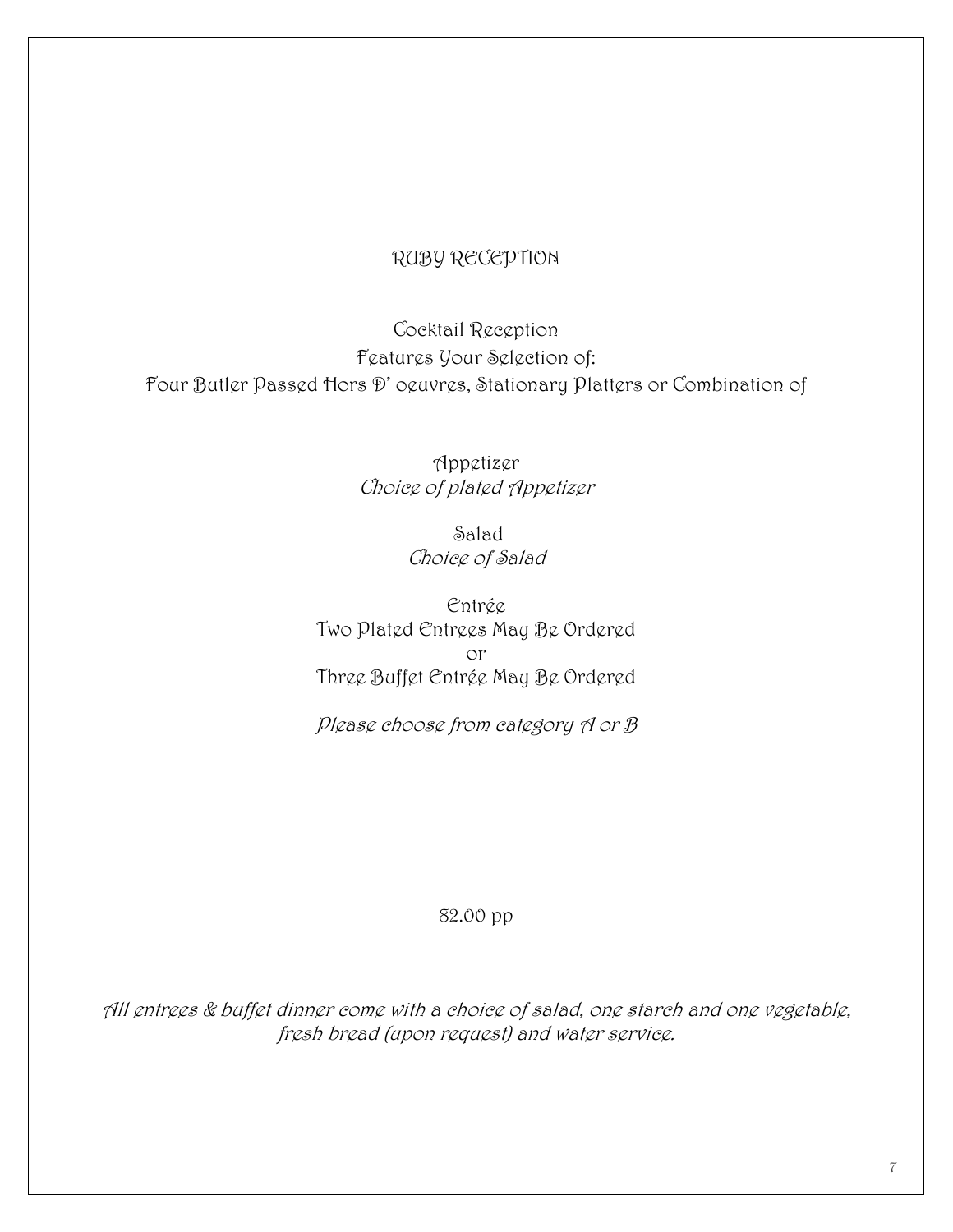# CHEF ATTENDED STATIONS A Dinner Station May be Replaced in Lieu of a Dinner Entrée. There will be a \$100.00 Chef Fee per Station

#### PASTA STATION

Wild Mushroom Tortellini, Porcini Mushroom Cream Sauce Penne Pasta, Grilled Chicken, Basil Pesto Sauce, Toasted Pine Nuts Four Cheese Ravioli, House Marinara or Creamy Alfredo Sauce House Mac & Cheese, Parmesan, Cheddar, Asiago Lobster Mac & Cheese, Parmesan, Cheddar, Asiago\*\* Fresh Julienne Vegetables, Penne Pasta, Garlic, White Wine & Fresh Herbs

# CARVING STATION

Maple & Cider Glazed Ham, Rum Raisin, Honey Mustard Roast Loin of Pork, Parmesan-Mustard Encrusted Slow Roasted Boneless Turkey Breast, Giblet Gravy Roast Prime Rib of Beef, Natural Au Jus & Horseradish Cream Sauce Pepper & Garlic Roasted Whole Tenderloin of Beef, Horseradish Cream Sauce\*\*

\*\* Additional charge of 4.00 pp for all dinner packages except Ruby Reception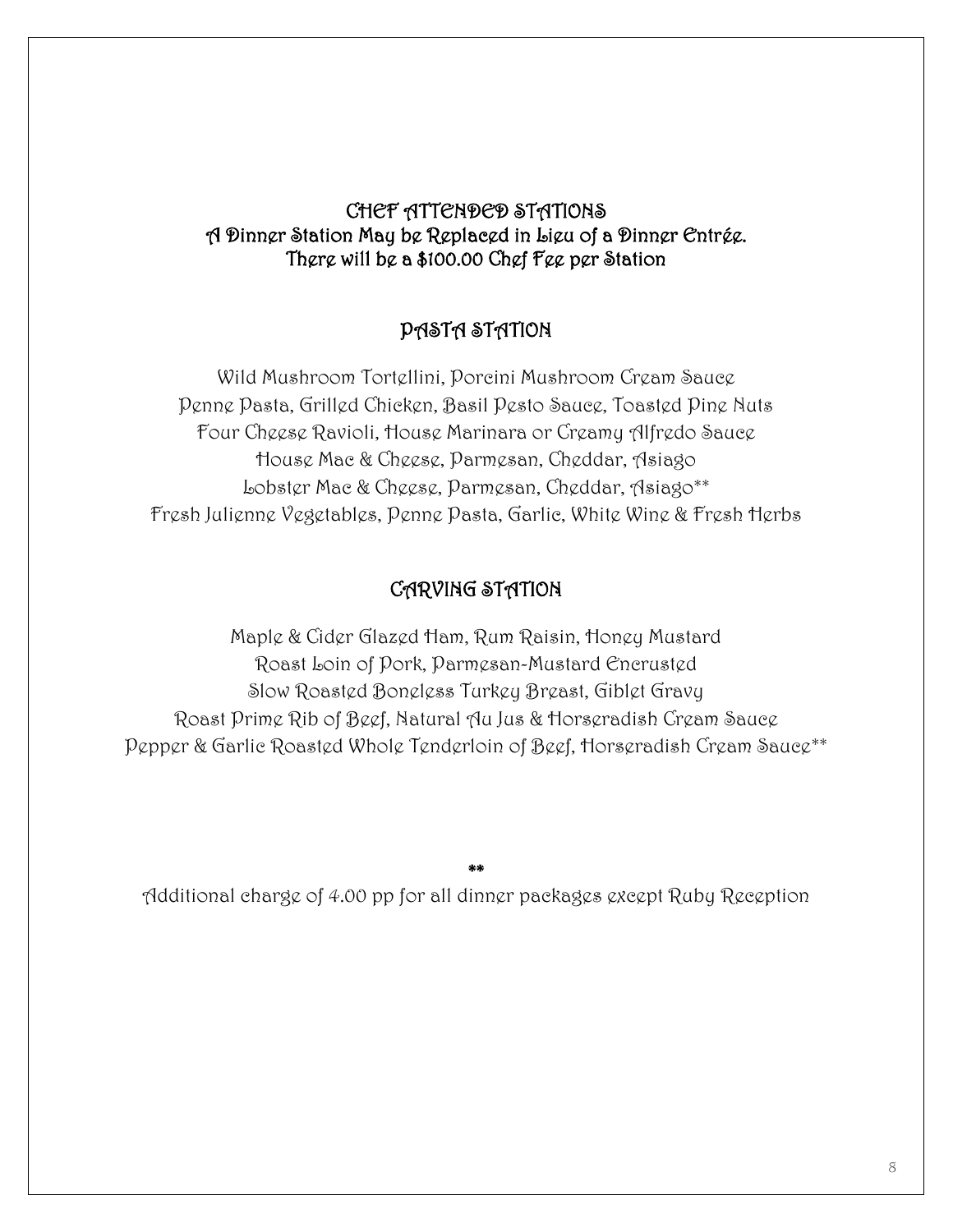## SPECIALTY THEME DINNERS

#### New England Clam Bake

New England Clam Chowder Pasta, Potato or Garden Salad, Cole Slaw Maine Steamers, Whole Lobster (one per person), BBQ Chicken, Corn on the Cob, Drawn Butter Sliced Watermelon, Cookies & Brownies Market

#### Southern BBQ

Cole Slaw & Potato Salad, Corn Bread BBQ Chicken & Ribs, BBQ Pulled Pork, Baked Beans Iced Sweet Tea and Peach Cobbler 40.00

#### Texas Style BBQ

Cooked on site with our smoker add 250.00

Cole Slaw & Potato Salad, Corn Bread Smoked Sausage, St Louis Ribs, Brisket, Baked Beans Iced Sweet Tea and Peach Cobbler 45.00

#### Ultimate Smokin BBQ

Cooked on site with our smoker add 250.00

Cole Slaw & Potato Salad, Corn Bread BBQ Chicken, Ribs, Brisket, Smoked Sausage, Baked Beans Iced Sweet Tea and Peach Cobbler 50.00

#### Cattleman's Dream

Fresh Garden Salad, Caprese Salad, Grilled NY Strip Steak & Jumbo Grilled Shrimp Roasted Red Potato's, Vegetables and NY Style Cheesecake Market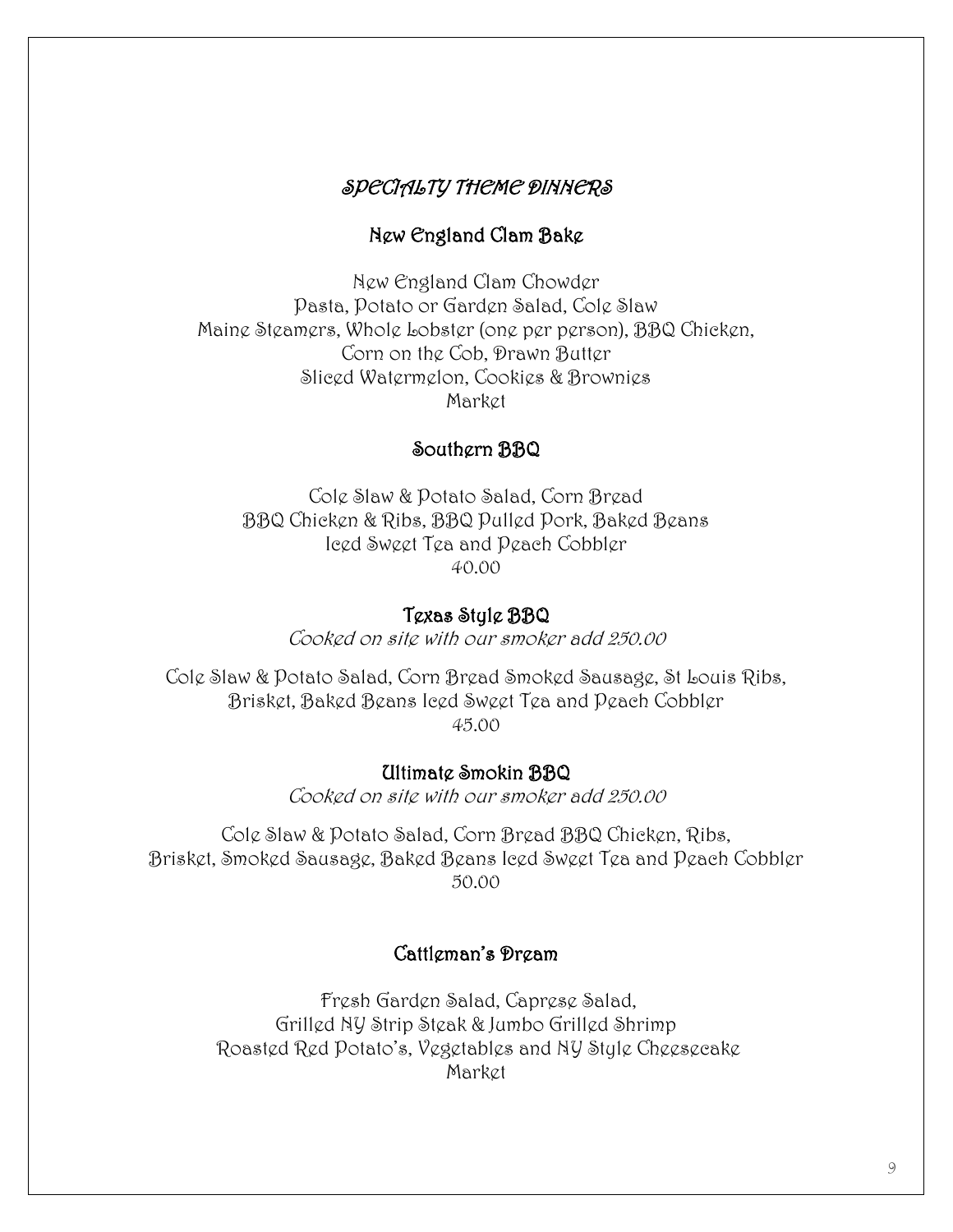# Buffet & Plated Salad Choices Additional salad 5.00 pp

#### Traditional Caesar

Traditional Caesar Salad with Shaved Pecorino Romano and Herbed Croutons

#### Caprese

Fresh Buffalo Mozzarella, Vine Ripe Red & Yellow tomatoes, Basil and Olive Oil

#### Mediterranean Pasta

Kalamata Olive, Tomatoes, Feta Cheese, Cucumbers, Red Onion and Carrots in Light Balsamic Vinaigrette

#### Spinach Salad

Fresh Baby Spinach with Chopped Egg, Bacon, Tomato and Goat Cheese with a Warmed Balsamic Vinaigrette

#### House Salad

Fresh Field Greens, Balsamic Vinaigrette, Candied Walnuts & Dried Cranberries

# The Wedge (plated only)

Iceberg Lettuce, House Blue Cheese Dressing, Applewood Smoked Bacon, Tomatoes, Green Onion & Blue Cheese Crumbles

#### Antipasto

Fresh Mozzarella, Marinated Artichoke Hearts, Mushrooms & Tomato's, Olives and Pepperoncini's

#### Italian Bread Salad

Marinated Tomato's, Fresh Mozzarella, Shaved Pecorino Romano, Italian Bread, Red Onion, Extra Virgin Olive Oil & Aged Balsamic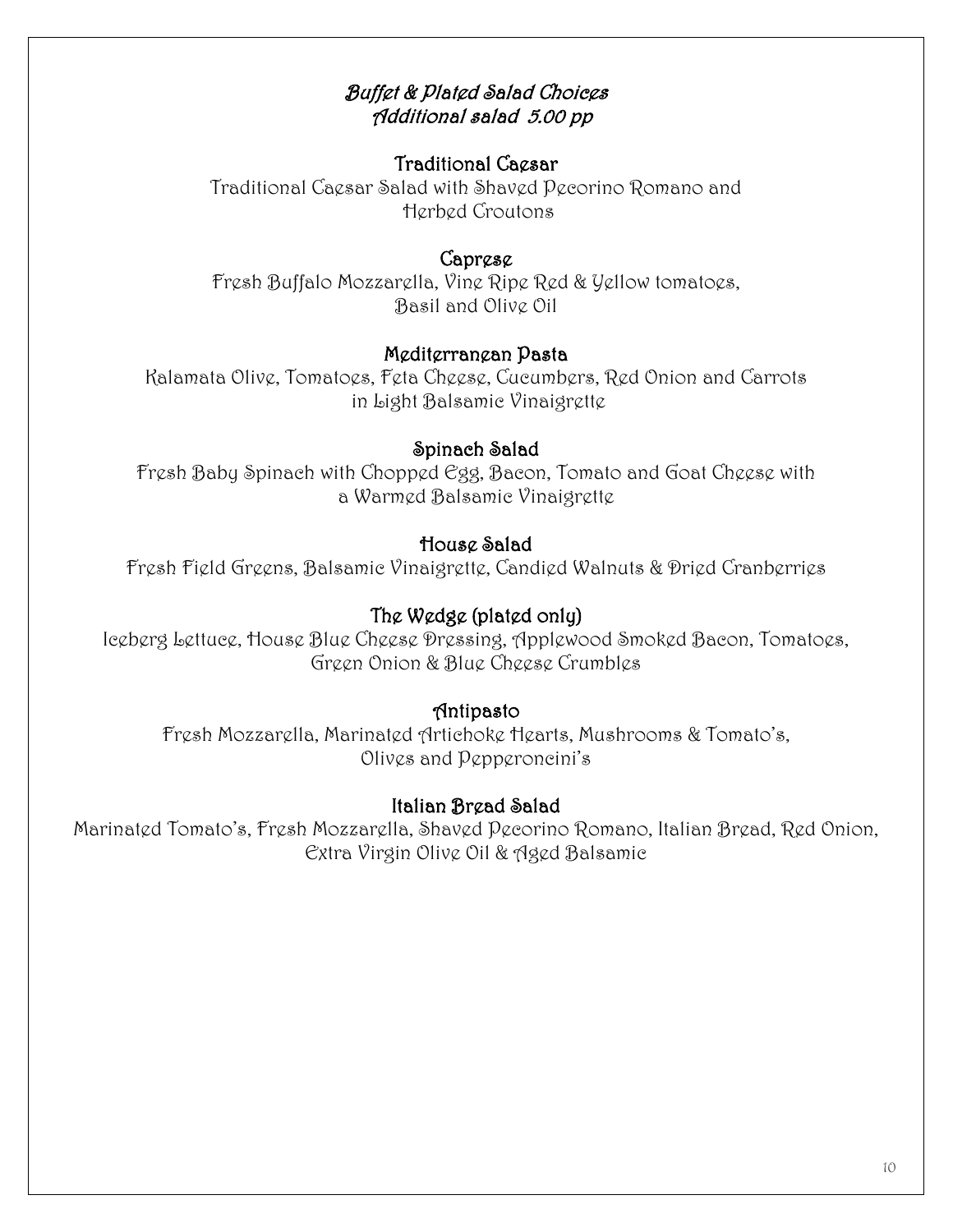## Buffet & Plated Vegetable & Starch Choices Additional choice 3.00pp

Red Bliss Mashed Potato Roasted Garlic Mashed Cheddar Mashed Sweet Potato Mashed Rosemary & Thyme Roasted Potato Rice Pilaf Herbed Wild Rice Wild Mushroom Risotto Vegetable Risotto Scalloped Potato Maple Glazed Carrots Green Beans Brocollini Asparagus Assorted Summer Squashes Green Bean Cassarole Brocolli Cassarole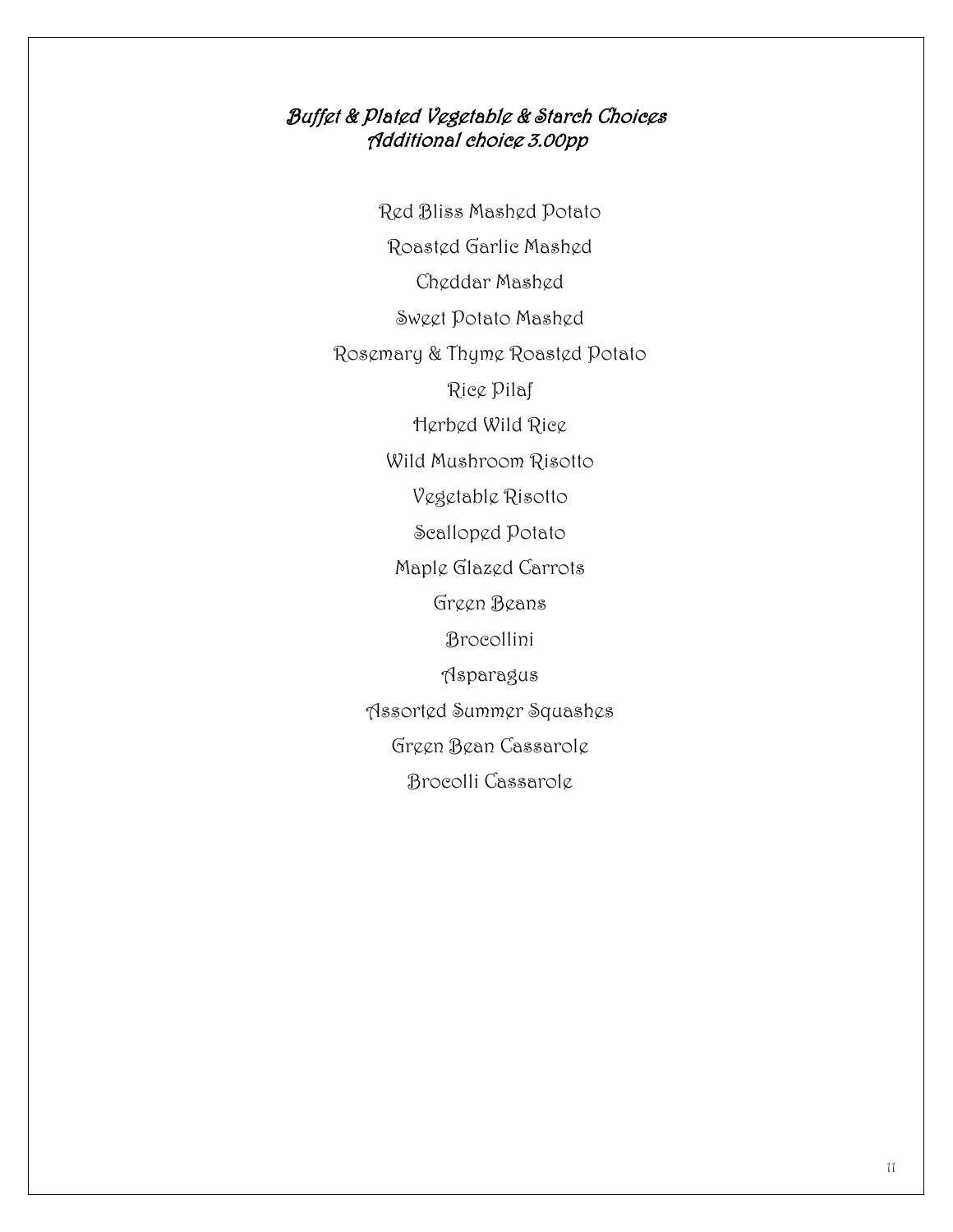# Stationary and/or Passed Appetizer Choices

#### Category 1

Asian Chicken Dumpling Chicken Brochettes, Teriyaki or Thai Style Mini Wild Mushroom Tartlets Boneless Chicken Fingers Beef Brochettes, Teriyaki or Thai Style Maple cranberry Chicken Salad Cups Miniature Assorted Quiches Stuffed Mushroom Caps Greek Spanakopita Miniature Cuban Sandwiches Pork Potstickers Gazpacho Shooters Asparagus Tips Wrapped in Asiago Cheese Puff Pastry Mini Vegetable or Pork Spring Rolls Boneless Buffalo Fingers Smoked Gouda Risotto Croquettes Chicken or Shepherds Pot Pie Mediterranean Antipasto Skewers Miniature Gourmet Grilled Cheese

Scallops Wrapped in Bacon Ahi Tuna, Cucumber Spaghetti Grilled Sweet Chili Shrimp Skewers Miniature Crab Cakes Chilled Tenderloin Toast Points Coconut Shrimp, Mango Chutney Jumbo Shrimp Cocktail (2pp) Miniature Beef Wellingtons Candied Pork Belly Bites Mac & Cheese Bites Andouille & Shrimp Kabobs Kobe Beef, Blue Chees & Bacon Bites Lobster Sliders Shrimp Scampi Risotto Bites Porcini Mushroom & Parmesan Risotto Bites Smoked Salmon Crostini's Sweet Potato, Braised Short rib Tartlets Raspberry & Brie in Phyllo Cups Stuffed Mushroom Crab Caps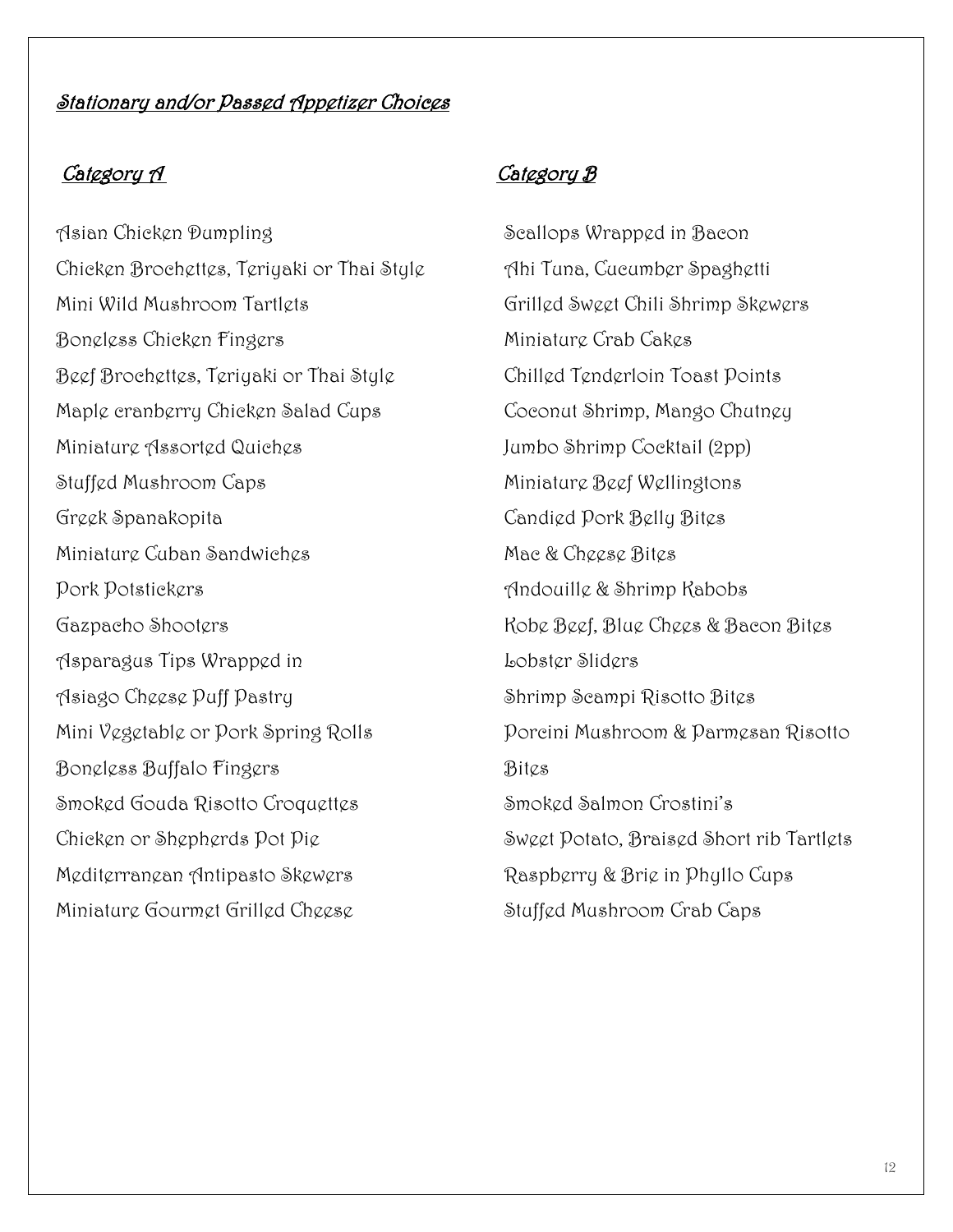# **Stationary Displays**

### Category 1

Domestic Cheese, Fruit & Crackers Vegetable Crudités Bruschetta Platter Fresh Fruit Display Mediterranean Tapenades, Toast Points

Imported Cheeses, Candied Nuts, Fruit Baked Brie Smoked Salmon Spinach & Artichoke Dip Shrimp Cocktail (2pp) Pate Display

# Entrée Choices

Mac & Cheese Herb Roast Chicken Breast Miso Glazed Salmon Grilled Tenderloin Tips Roast Pork Loin Roast Turkey Bourbon Glazed Ham Baked Haddock Chicken Broccoli & Ziti Spinach & Garlic Ravioli Wild Mushroom Ravioli Roast Whole Sirloin Slow Roasted Beef Short Ribs Pork Tenderloin

# Category 1

Seafood Linguini Jumbo Lump Crab Cakes Roast Prime Rib of Beef 6oz Filet Mignon (plated only) Pan Seared Sea Bass (plated only) Lobster Mac & Cheese Veal Osso Buco Grilled NY Strip Pan Seared Rare Ahi Tuna Lobster Ravioli Seafood Newburgh Roast Whole Sirloin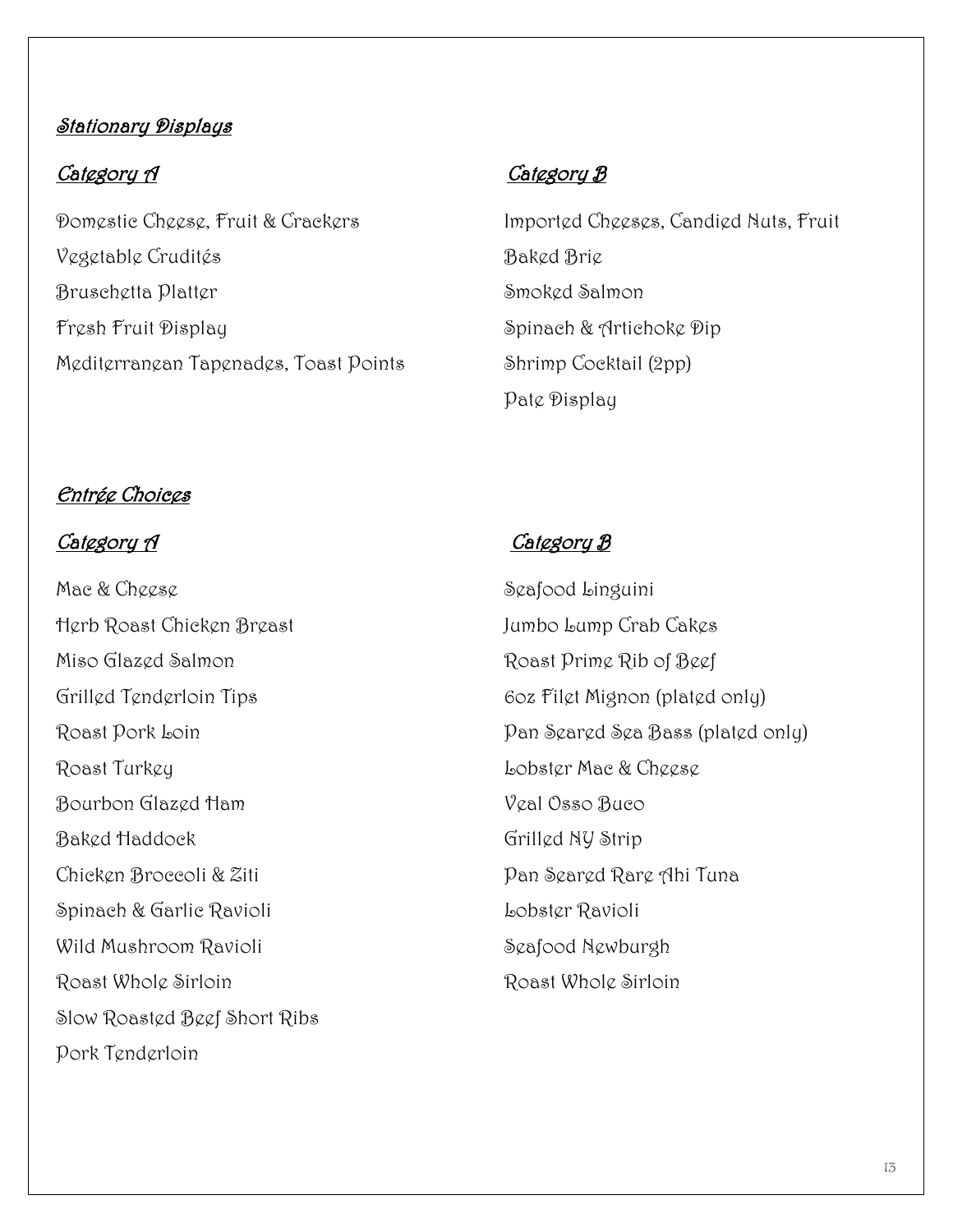# Additional Carving Stations Available to Enhance your Reception

| Roast Tenderloin of Beef       | 15.00 <sub>pp</sub> |
|--------------------------------|---------------------|
| Prime Rib of Beef              | 15.00 pp            |
| Root Beer Glazed Ham           | 8.00 pp             |
| Parmesan Crusted Pork Loin     | $6.00$ pp           |
| Roast Turkey Breast            | 6.00 pp             |
| Traditional Beef Wellington    | 18.00 pp            |
| Roast New Zealand Rack of Lamb | 20.00 pp            |
| Porchetta                      | $12.00$ pp          |

#### Additional Pasta Stations 10.00 pp

Wild Mushroom Tortellini, Porcini Mushroom Cream Sauce Penne Pasta, Grilled Chicken, Basil Pesto Sauce, Toasted Pine Nuts Four Cheese Ravioli, House Marinara or Creamy Alfredo Sauce House Mac & Cheese, Parmesan, Cheddar, Asiago Fresh Julienne Vegetables, Penne Pasta, Garlic, White Wine & Fresh Herbs Butternut Squash Ravioli, Maple Sage Cream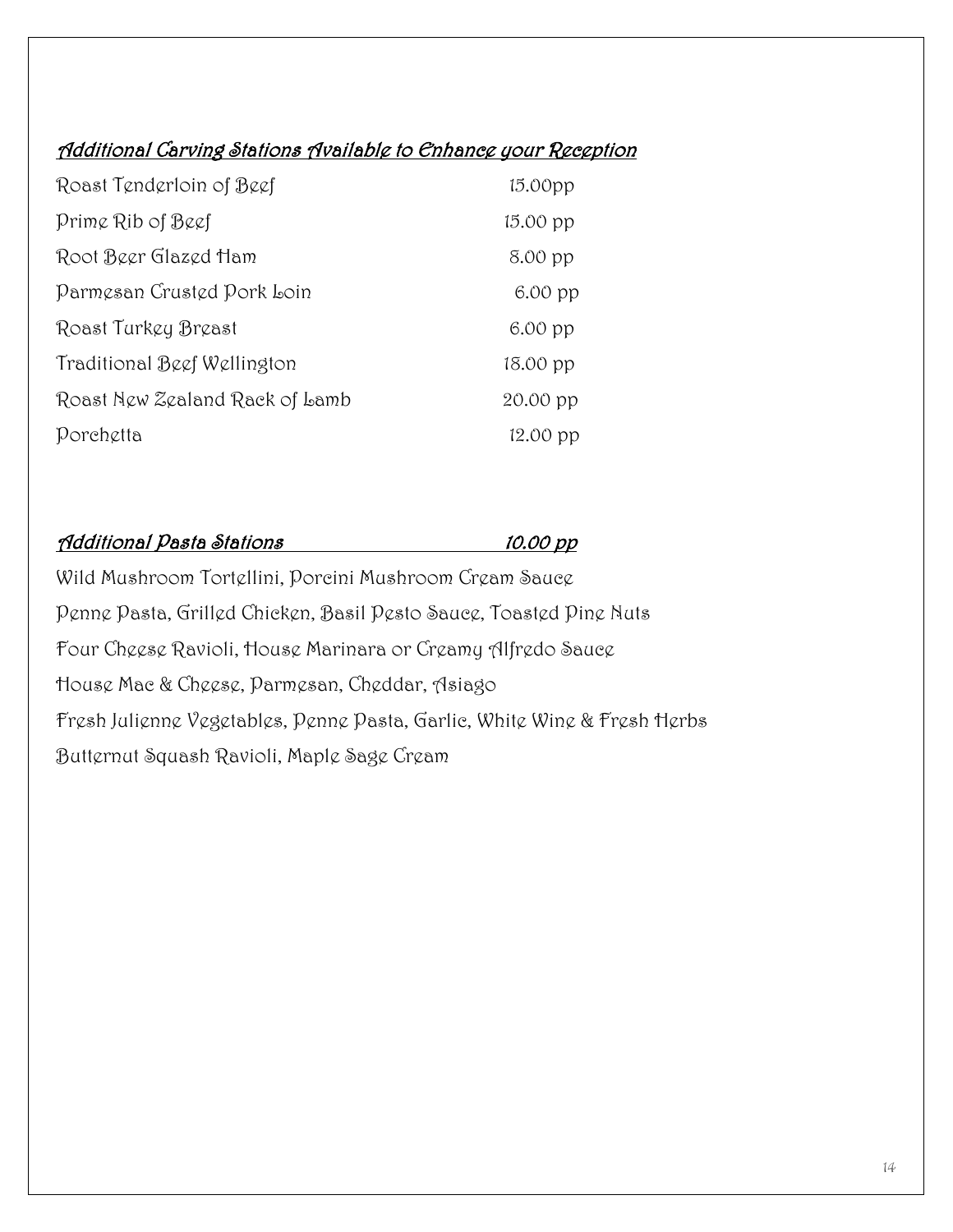# APPETIZERS Priced upon request

#### Seafood Hors D'oeuvres

Tangerine Dipping Sauce Baby Shrimp & Chorizo Skewers, Sweet Chili Sauce Traditional Jumbo Shrimp Cocktail with Horseradish Cocktail Sauce Tuna Tartar & Cucumber Salad on A Crispy Wonton Petite Maine Lobster Salad Roll Smoked Salmon on A Potato Galette With Dilled Sour Cream Sesame Seared Ahi Tuna and Wasabi Mayonnaise on A Sticky Rice Cake Maine Lobster Salad Tossed with Lemon Aioli Served on A Belgian Endive Leaf Mini Cod Cakes with Chipotle Rémoulade Sweet and Spicy Raspberry Habanero Glazed Grilled Shrimp Skewers Chilled Grilled Jumbo Shrimp with Bloody Mary Dipping Sauce Mini Maine Lump Crab Cakes with Chipotle Rémoulade Black & White Sesame Seared Ahi Tuna with Asian Slaw on A Crispy Wonton Maine Lobster Salad Crostini's Chilled Spicy Lime Shrimp Ceviche Spoons Mini Yellowfin Tuna Tartar Taco's, Asian Slaw, Sriracha Aioli Crispy Lobster and Corn Quesadillas Served With Avocado Salsa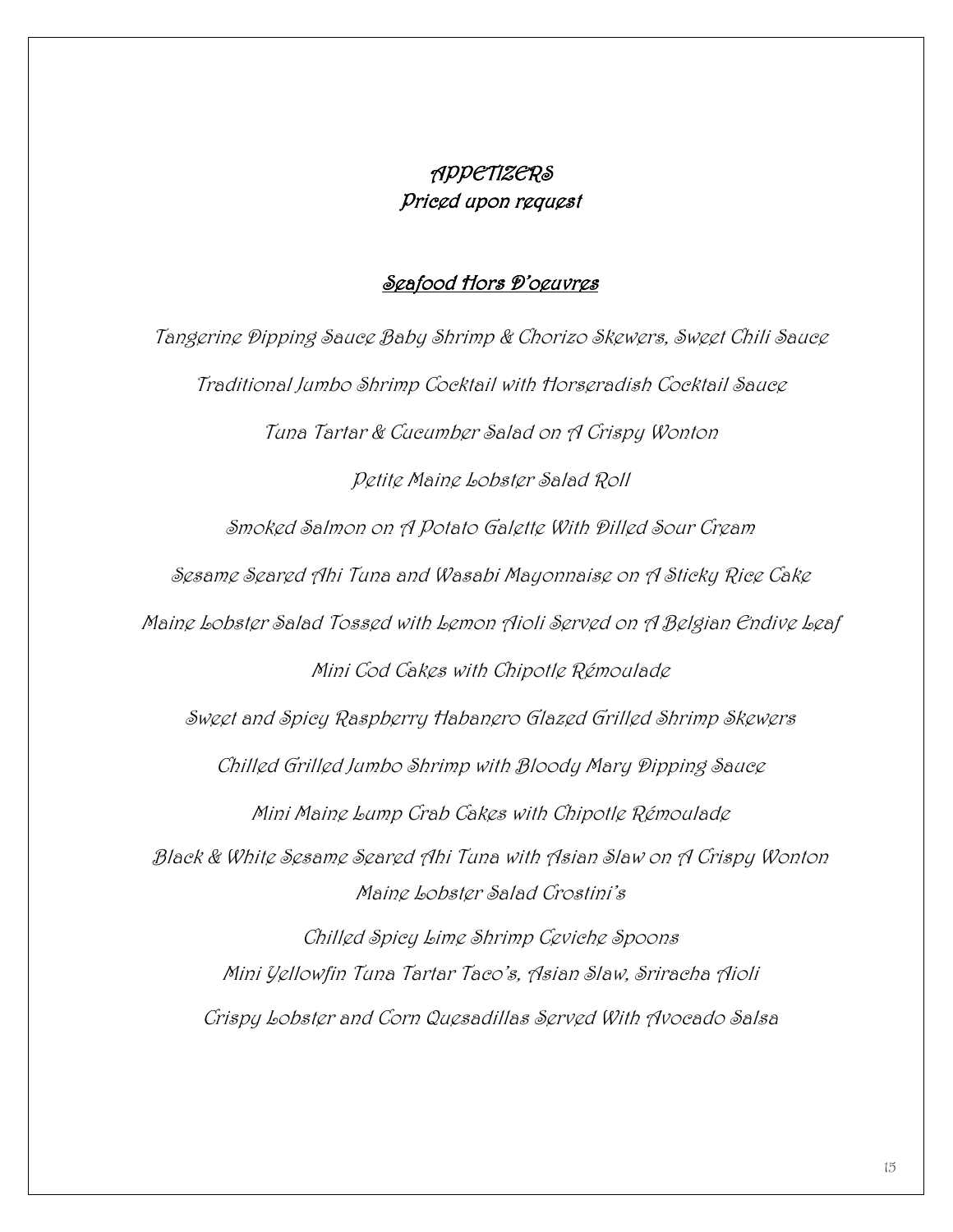#### Poultry Hors D'oeuvres

Curried Chicken Salad with Flame Red Grapes on A Crispy Pita Chip Chinese Seared Duck Breast with Hoisin Mayonnaise on A Crostini Smoked Turkey Breast with Cranberry Orange Chutney on A Multigrain Crostini Southwestern Chicken Empanadas, Sour Cream Lime Aioli Double Crispy Sweet Soy Glazed Chicken Wings Crispy Coconut Chicken Bites with Costa Rican Golden Pineapple Ketchup Chicken Sate Skewers with Spicy Thai Peanut Sauce Greek Grilled Chicken, Spinach and Feta Cheese in A Phyllo Tartlet Chicken Shu Mi Shooters (Chinese Steamed Dumpling) With Soy Dipping Sauce Long Island Duck Confit & Scallion Min Pancakes Grilled Jamaican Jerk Chicken Skewers with Creamy Mango Sauce Sliced Smoked Duck on Cranberry Crostini with Kumquat Chutney Sweet & Spicy Raspberry Habanero Glazed Chicken Skewers Hickory Smoked Chicken with Black Bean & Corn Salsa in A Corn Tortilla Cup Thai Chicken Lettuce Wraps with Spicy Peanut Dipping Sauce

#### Meat Hors D'oeuvres

Candied Maple & Black Pepper Bacon Skewers Braised Pork Belly & Watermelon Beef Short Rib & Sweet Potato Puree Spoons Worcestershire, Brown Sugar & Cracked Pepper Marinated Beef Skewers Peppered Beef Tenderloin with Stilton Bleu Cheese on Sour Dough Crostini Beef Sliders, Gorgonzola, Caramelized Onions & Roasted Tomato Ketchup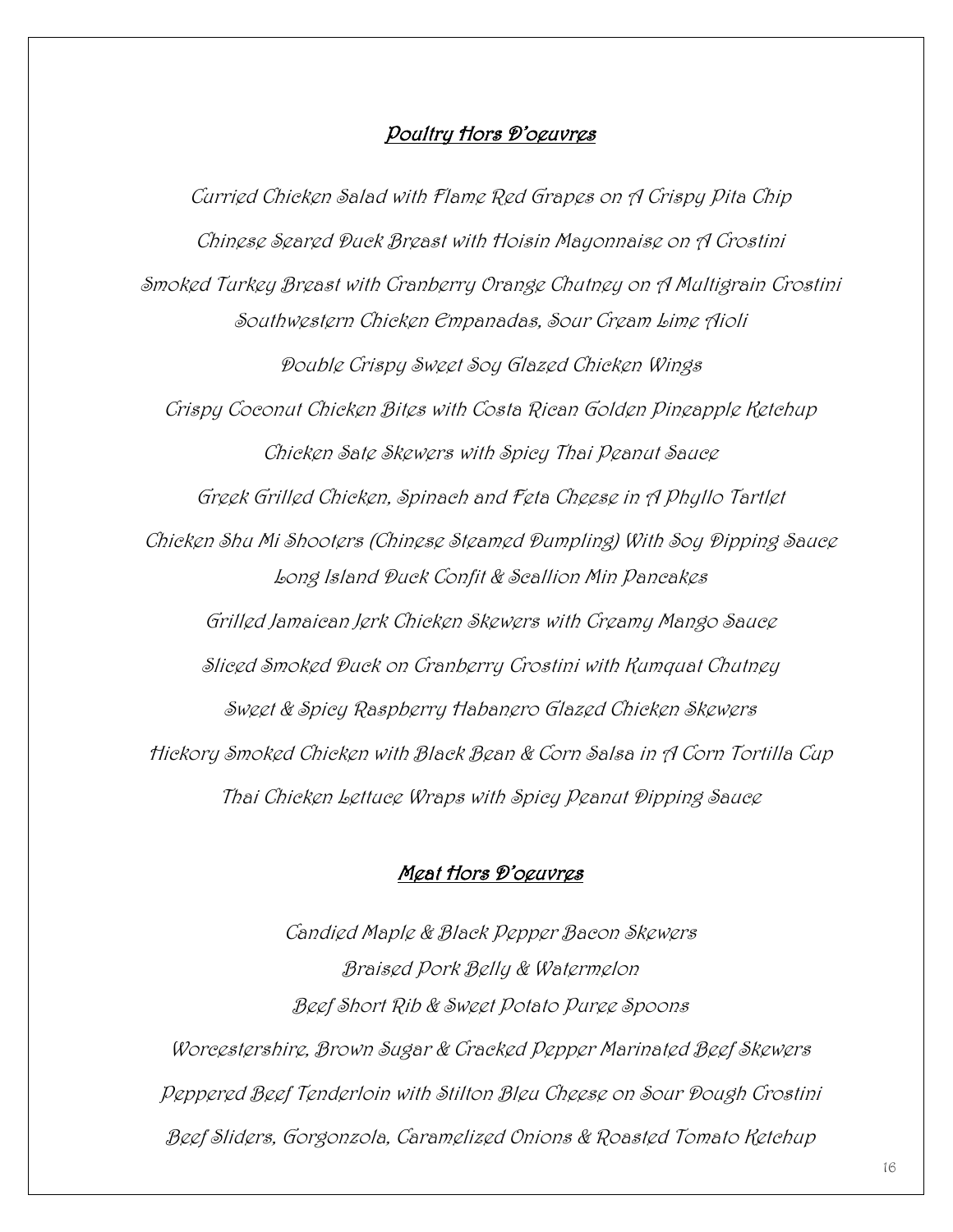Mini Cheeseburgers in Paradise Complete With Mini Gherkins Thai Beef Salad Served on A Cucumber Cup Beef Carpaccio and Shaved Reggiano Parmesan Cheese on A Crostini Dijon Encrusted Baby Denver Lamb Chops Crispy Grissini (Italian Bread Stick) with Gorgonzola Wrapped in Prosciutto Mini Lamb Kebobs Rubbed with Rosemary and Dijon Mustard Fresh Figs with Gorgonzola Spread Wrapped with Prosciutto Sweet Italian Sausage Stuffed Mushroom Caps Southwestern Egg Roll with Black Beans & Pork Cocktail "Pigs" In A Blanket Smokey BBQ Pork & Sweet Onion Marmalade on A Crostini Moroccan Curried Mini Lamb Kebobs with Tzatziki (Cucumber Yogurt Sauce) Lamb Sliders with Chipotle Aioli and Baby Greens Pork Shu Mi (Chinese Steamed Dumpling) With Soy Dipping Sauce Crispy Fried Pork Spring Rolls with Mi Ploy Sweet Chili Dip Kobe Beef Pops, Blue Cheese & Bacon, Chipotle Aioli

#### Vegetarian Hors D'oeuvres

Fresh Mozzarella, Grape Tomato, Artichokes & Mushroom Skewers Vietnamese Fresh Spring Rolls with Spicy Dipping Sauce Traditional Potato Latkes Served with Apple Sauce Crispy Pita Triangles with Roasted Red Pepper Hummus and Baba Ghanoush Wild & Domestic Mushroom Ragu Tartlets Roasted Garlic Spinach & Feta Cheese Pie Bites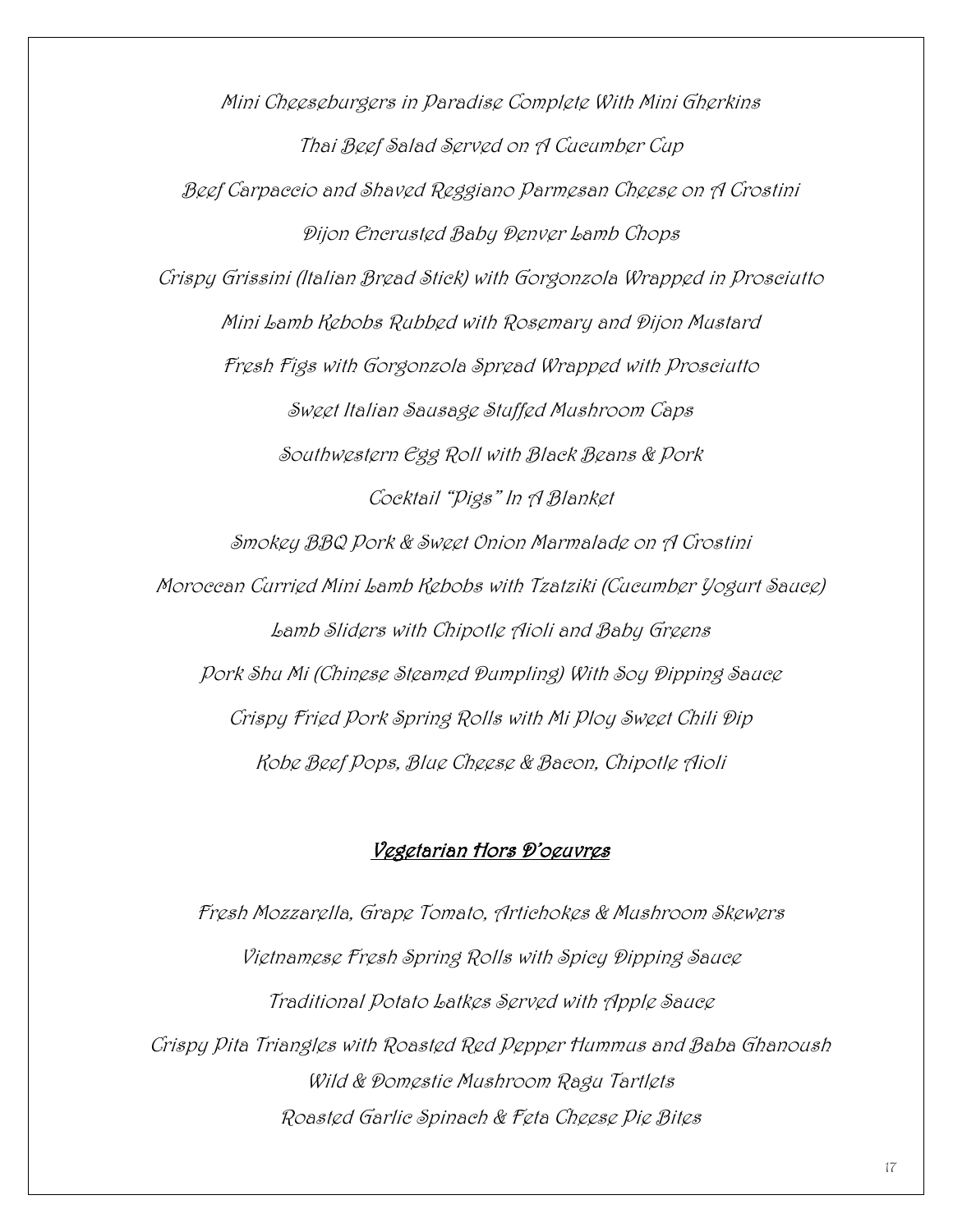Bruschetta in Phyllo Cups Smoked Gouda Risotto Croquettes Grilled Flat Bread with Fresh Mozzarella, Sliced Plum Tomatoes, Fresh Basil Asparagus Spears Wrapped With Asiago & Phyllo Gazpacho Shooter Spinach & Feta Phyllo Spanakopita Grilled Vegetable Quesadilla with Monterey Jack Cheese and Creamy Salsa Baked Stuffed Mushroom Caps Southern Style Scallion & Jalapeño Hush Puppy with Maple Cream Crispy Fried Spring Rolls with Mi Ploy Sweet Chili Dip Spinach and Boursin Stuffed Mushroom Caps Wild Mushroom & Boursin Cheese Phyllo Tart Sweet Potato Pancakes Served with Vermont Maple Cream

#### Soups-Hors D'oeuvres - Served In Demitasse Cups

Strawberry and Cantaloupe Melon with Fresh Mint Cream of Wild Mushroom Fresh Summer Garden Gazpacho Chilled Avocado with Cucumber Coulis Lobster Bisque with Roasted Corn Garnish Cream of Asparagus with Roasted Red Pepper Coulis Roasted Butternut Squash Bisque with Black Thai Rice Creamy Yukon Gold Potato with Bacon Crackles